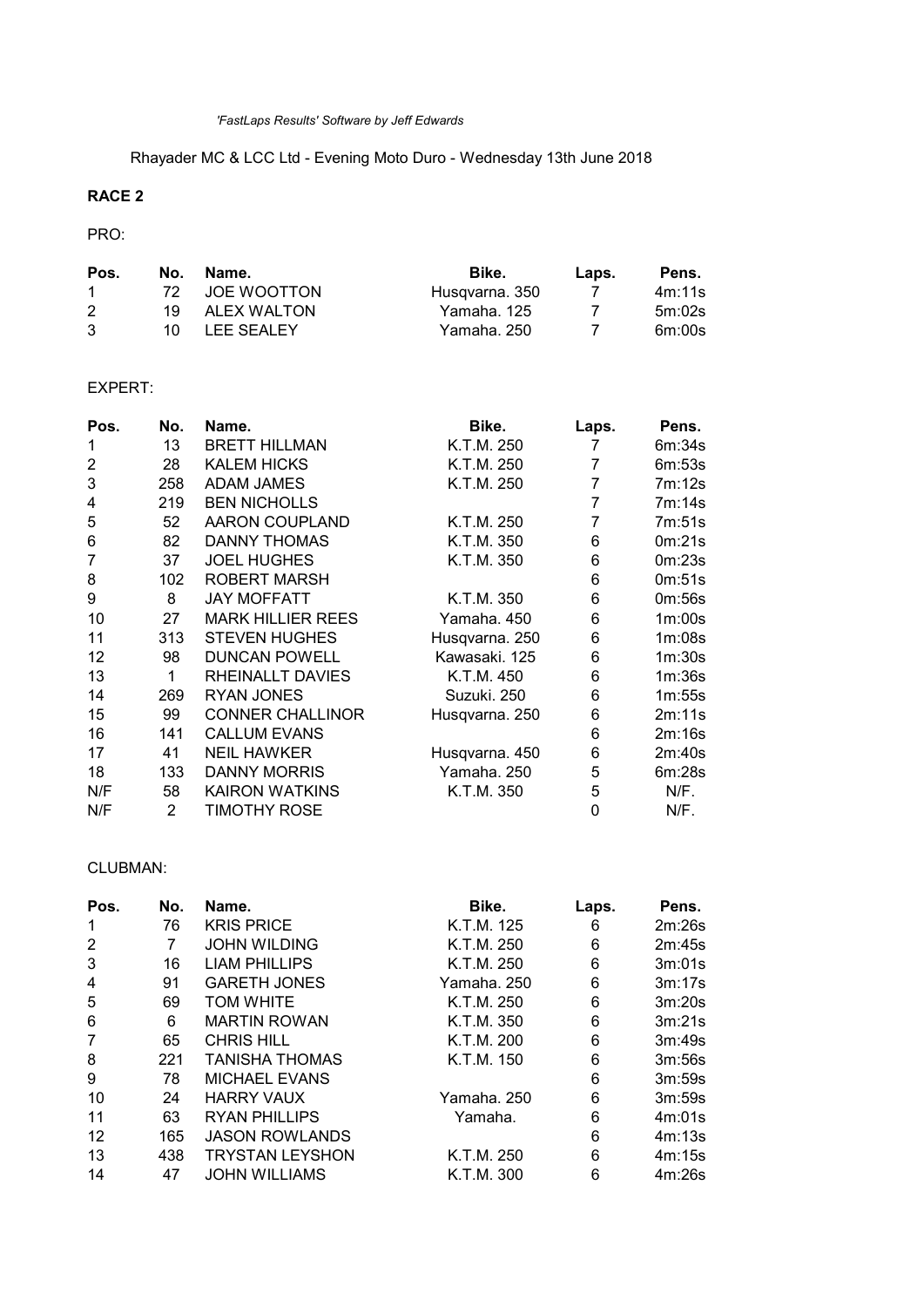| 15  | 227 | <b>SAM NEWELL</b>      | Honda. 450     | 6 | 4m:28s |
|-----|-----|------------------------|----------------|---|--------|
| 16  | 42  | <b>RHYS GRIMES</b>     | Yamaha. 250    | 6 | 4m:29s |
| 17  | 232 | <b>CALLUM NICHOLLS</b> | Yamaha. 125    | 6 | 4m:56s |
| 18  | 226 | <b>JAMIE CARROLL</b>   |                | 6 | 4m:57s |
| 19  | 291 | <b>MARK ROBERTS</b>    | K.T.M. 250     | 6 | 5m:14s |
| 20  | 31  | <b>ANDREW LUTHER</b>   | K.T.M. 250     | 6 | 5m:30s |
| 21  | 170 | <b>COLIN JENKINS</b>   |                | 6 | 5m:31s |
| 22  | 30  | <b>CARL GERRARD</b>    | K.T.M. 300     | 6 | 5m:32s |
| 23  | 325 | <b>JAKE BASHTON</b>    | Husqvarna. 350 | 6 | 6m:22s |
| 24  | 293 | <b>SAM HUMBY</b>       |                | 6 | 6m:25s |
| 25  | 257 | <b>MATT BENNETT</b>    | Yamaha. 250    | 6 | 7m:30s |
| 26  | 59  | <b>LEE RANSON</b>      | K.T.M. 500     | 6 | 8m:04s |
| 27  | 84  | <b>GAVIN BARNETT</b>   |                | 6 | 8m:05s |
| 28  | 9   | <b>STEVE ASKIN</b>     | K.T.M. 250     | 5 | 0m:09s |
| 29  | 14  | <b>CHRIS WRIGHT</b>    | K.T.M. 350     | 5 | 0m:43s |
| 30  | 158 | <b>MARCUS BARTER</b>   | K.T.M. 250     | 5 | 9m:44s |
| N/F | 60  | <b>RYAN ROWLANDS</b>   | K.T.M. 250     | 5 | N/F.   |
| N/F | 17  | <b>SEAN MOFFATT</b>    | K.T.M. 350     | 4 | N/F.   |
| N/F | 33  | <b>MARTIN WILLIAMS</b> |                | 4 | N/F.   |
| N/F | 333 | <b>GEORGE CRUMP</b>    | Yamaha. 250    | 3 | N/F.   |
| N/F | 81  | <b>JOHN BARKER</b>     | K.T.M. 250     | 0 | N/F.   |
| N/F | 70  | <b>HARRY HOUGHTON</b>  | K.T.M. 125     | 0 | N/F.   |
| N/F | 67  | <b>GEORGE WILLIAMS</b> | K.T.M. 350     | 0 | N/F.   |
| N/F | 94  | RYAN WOODS             | K.T.M. 250     | 0 | N/F.   |
| N/F | 43  | RICHARD PENFOLD        | K.T.M. 250     | 0 | N/F.   |

## OVER 40's:

| Pos. | No. | Name.                  | Bike.          | Laps. | Pens.  |
|------|-----|------------------------|----------------|-------|--------|
| 1    | 39  | ANDREW EDWARDS         | Beta, 125      | 6     | 3m:52s |
| 2    | 53  | <b>BO ANDERSON</b>     | Husqvarna. 250 | 6     | 5m:16s |
| 3    | 36  | <b>WILLIAM JONES</b>   | Beta. 300      | 6     | 5m:35s |
| 4    | 211 | <b>IAN PRITCHARD</b>   | K.T.M. 300     | 6     | 5m:59s |
| 5    | 40  | <b>GRANT MAYHEW</b>    | Yamaha. 250    | 6     | 7m:03s |
| 6    | 407 | <b>WYN EVANS</b>       |                | 6     | 7m:28s |
| 7    | 185 | <b>CAERWYN RALPH</b>   |                | 6     | 7m:44s |
| 8    | 470 | <b>RYAN MITCHELL</b>   | Beta, 300      | 6     | 7m:56s |
| 9    | 49  | <b>LYNDON HAMMONDS</b> | K.T.M. 250     | 6     | 8m:49s |
| 10   | 199 | DAVID JONES            | Honda, 250     | 5     | 1m:02s |
| 11   | 408 | <b>CERI NICHOLAS</b>   | Beta, 300      | 5     | 1m:33s |
| 12   | 425 | <b>JEFF MORRIS</b>     | K.T.M. 450     | 5     | 1m:49s |
| 13   | 111 | <b>DYFED EVANS</b>     | Gas Gas. 300   | 5     | 6m:30s |
| 14   | 38  | <b>IESTYN LEYSHON</b>  | K.T.M. 250     | 4     | 0m:37s |
| N/F  | 15  | <b>DARREN SHEEN</b>    | Husqvarna. 350 | 0     | N/F.   |
| N/F  | 3   | <b>ALAN HOPKINS</b>    | K.T.M. 250     | 0     | N/F.   |
| N/F  | 74  | <b>CHRIS PRICE</b>     | K.T.M. 250     | 0     | N/F.   |

#### OVER 50's:

| Pos. | No. | Name.                  | Bike.          | Laps. | Pens.  |
|------|-----|------------------------|----------------|-------|--------|
| -1   | 4   | <b>JASON REES</b>      | K.T.M. 300     | 6     | 6m:30s |
| 2    | 151 | <b>COLIN GRIFFITHS</b> | K.T.M. 350     | 6     | 6m:47s |
| 3    | 50. | <b>SIMON PAVEY</b>     | Husqvarna, 450 | 6     | 8m:32s |
| 4    | 54  | <b>TREFOR DAVIES</b>   |                | 5     | 0m:08s |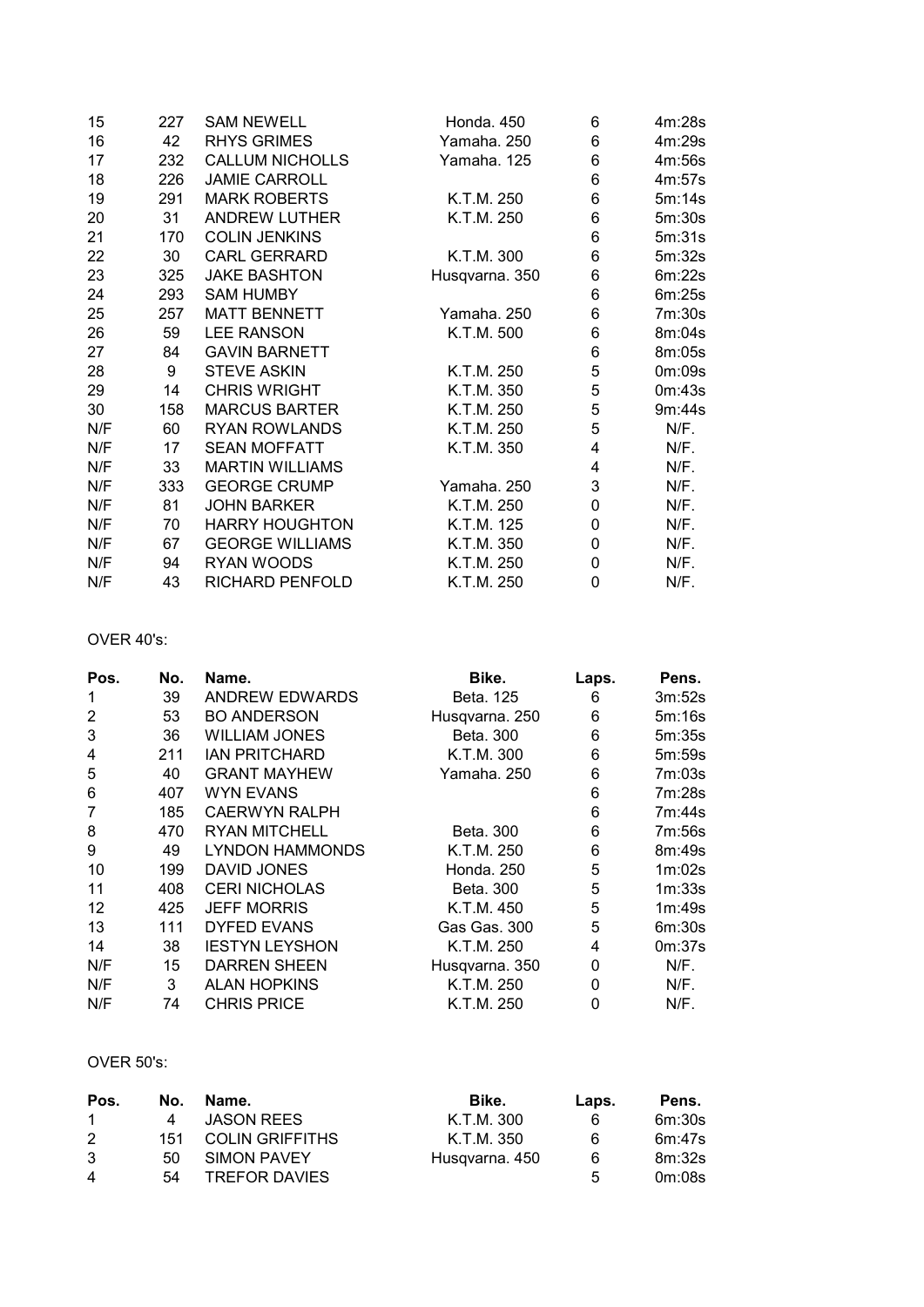| .5  | 184 | <b>CHR5S EDWARDS</b>   | Yamaha, 250    | 5 | 0m:27s  |
|-----|-----|------------------------|----------------|---|---------|
| 6   | 44  | ANDY WILLIAMS          |                | 5 | 1m:39s  |
| 7   | 181 | <b>ANTHONY DAVIES</b>  | Kawasaki, 220  | 5 | 2m:02s  |
| 8   | 62. | <b>MARK EVANS</b>      | K.T.M. 350     | 5 | 4m:21s  |
| N/F | 225 | <b>MARTIN BASHFORD</b> | Husqvarna. 250 | 2 | $N/F$ . |
| N/F | 51. | <b>GARY JONES</b>      | K.T.M. 350     |   | $N/F$ . |

### SPORTSMAN:

| Pos.           | No. | Name.                       | Bike.         | Laps.                   | Pens.   |
|----------------|-----|-----------------------------|---------------|-------------------------|---------|
| $\mathbf 1$    | 20  | <b>RHYS EVANS</b>           | K.T.M. 250    | 6                       | 6m:45s  |
| 2              | 129 | <b>TRYSTAN HOPKINS</b>      | K.T.M. 125    | 6                       | 6m:51s  |
| 3              | 11  | <b>LIAM RYLAND</b>          | K.T.M. 250    | 6                       | 7m:27s  |
| 4              | 80  | <b>GAVIN ZEMBRZUSKI</b>     |               | 6                       | 7m:55s  |
| 5              | 34  | <b>JOSH WARING</b>          | K.T.M. 200    | 5                       | 0m:11s  |
| $\,6$          | 85  | <b>STEPHEN JONES</b>        | K.T.M. 125    | 5                       | 0m:46s  |
| $\overline{7}$ | 71  | <b>JOE BARRETT</b>          | Beta. 300     | 5                       | 0m:55s  |
| 8              | 83  | <b>BEN DAVIES</b>           | K.T.M. 150    | 5                       | 1m:04s  |
| 9              | 189 | <b>DANIEL MILLARD</b>       | K.T.M. 250    | 5                       | 1m:36s  |
| 10             | 66  | <b>JACK PROBERT</b>         | K.T.M. 125    | 5                       | 1m:44s  |
| 11             | 92  | <b>ANDREW JENKINS</b>       | K.T.M. 250    | 5                       | 1m:45s  |
| 12             | 340 | <b>JASON ZEMBRZUSKI</b>     |               | 5                       | 2m:25s  |
| 13             | 228 | <b>DECLAND PANNELL</b>      | K.T.M. 250    | 5                       | 3m:00s  |
| 14             | 123 | <b>ROBERT DAVIES</b>        | K.T.M. 300    | 5                       | 3m:14s  |
| 15             | 95  | <b>JORDAN HOBSON</b>        | Suzuki. 250   | 5                       | 3m:24s  |
| 16             | 73  | ALEXANDER LITTLE            | Honda. 250    | 5                       | 3m:28s  |
| 17             | 26  | <b>SHANE SYMONS</b>         | Honda. 250    | 5                       | 3m:42s  |
| 18             | 90  | <b>STEPHEN CARTER</b>       | Honda. 450    | 5                       | 3m:50s  |
| 19             | 48  | <b>SIMON HEWITT</b>         |               | 5                       | 4m:09s  |
| 20             | 21  | <b>ASHLEY BONWICK SMITH</b> | Kawasaki. 220 | 5                       | 5m:20s  |
| 21             | 32  | THOMAS WOOLFORD             | Beta. 300     | 5                       | 5m:29s  |
| 22             | 45  | <b>WARREN SLATER</b>        |               | 5                       | 5m:40s  |
| 23             | 150 | <b>CRAIG REES</b>           | Yamaha. 125   | 5                       | 5m:42s  |
| 24             | 23  | <b>LIAM ADDISON</b>         | K.T.M. 150    | 5                       | 6m:38s  |
| 25             | 171 | <b>NEIL DAVIES</b>          | K.T.M. 300    | 5                       | 7m:21s  |
| 26             | 46  | <b>RHYS EVANS</b>           | K.T.M. 125    | 5                       | 7m:52s  |
| 27             | 18  | <b>DANIEL MILLS</b>         | Honda. 250    | 5                       | 8m:31s  |
| 28             | 103 | <b>JACK LEAR</b>            | Beta. 300     | 5                       | 9m:00s  |
| 29             | 68  | ZOE ZEMBRZUSKI              | K.T.M. 150    | 5                       | 10m:44s |
| 30             | 283 | <b>DANIEL PRICE</b>         | K.T.M. 125    | $\overline{\mathbf{4}}$ | 2m:07s  |
| 31             | 113 | <b>NOAH SLATER</b>          | K.T.M. 250    | 3                       | 9m:54s  |
| N/F            | 61  | <b>CELT DAVIES</b>          | Honda. 125    | $\overline{c}$          | N/F.    |
| N/F            | 57  | <b>AARON BATES</b>          | Suzuki. 125   | 0                       | N/F.    |
| N/F            | 93  | <b>ROY MORRIS</b>           | Honda. 250    | 0                       | N/F.    |
| N/F            | 29  | <b>JAMES MOTHERWELL</b>     | Gas Gas. 250  | 0                       | N/F.    |

#### SIDECAR - EXPERT:

| Pos.          | No.  | Name.             | Bike.       | Laps. | Pens.  |
|---------------|------|-------------------|-------------|-------|--------|
| $\mathbf{1}$  | 101  | DAVID WILLIAMS    |             | 6     | 6m:02s |
|               |      | LUKE PETERS       |             |       |        |
| $\mathcal{P}$ | -22. | JONATHAN WILLIAMS | KTM WSP 610 | 5     | 0m:45s |
|               |      | <b>NEIL JAMES</b> |             |       |        |
|               | 25   | ALED EVANS        | WHT KTM 665 | 5     | 7m:26s |